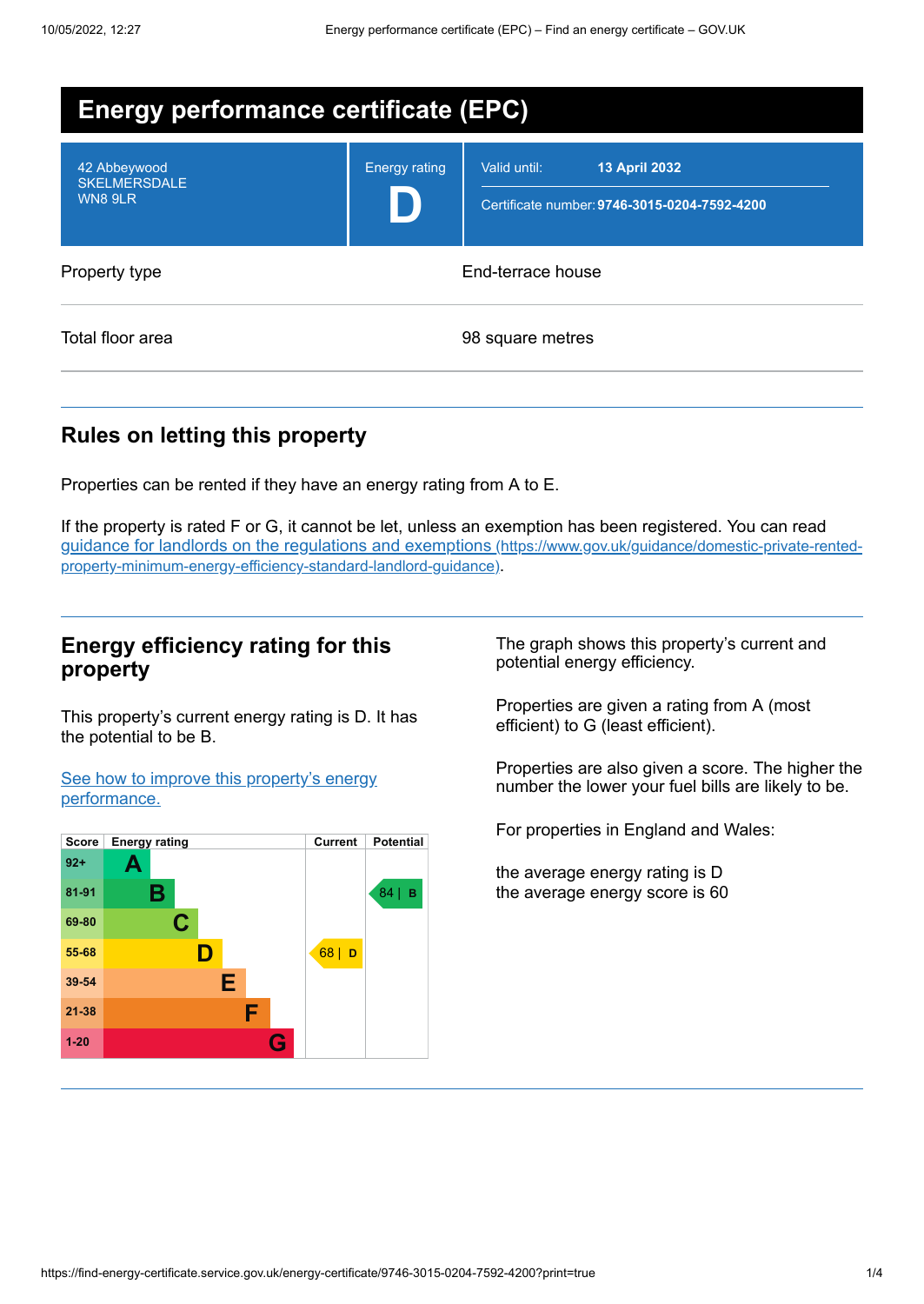# **Breakdown of property's energy performance**

This section shows the energy performance for features of this property. The assessment does not consider the condition of a feature and how well it is working.

Each feature is assessed as one of the following:

- very good (most efficient)
- good
- average
- poor
- very poor (least efficient)

When the description says "assumed", it means that the feature could not be inspected and an assumption has been made based on the property's age and type.

| <b>Feature</b>       | <b>Description</b>                       | Rating    |
|----------------------|------------------------------------------|-----------|
| Wall                 | Cavity wall, filled cavity               | Good      |
| Roof                 | Pitched, limited insulation (assumed)    | Poor      |
| Window               | Fully double glazed                      | Good      |
| Main heating         | Boiler and radiators, mains gas          | Good      |
| Main heating control | Programmer, TRVs and bypass              | Average   |
| Hot water            | From main system                         | Good      |
| Lighting             | Low energy lighting in all fixed outlets | Very good |
| Floor                | Solid, no insulation (assumed)           | N/A       |
| Secondary heating    | None                                     | N/A       |

#### **Primary energy use**

The primary energy use for this property per year is 223 kilowatt hours per square metre (kWh/m2).

| <b>Environmental impact of this</b><br>property                                                        |                 | This property produces                                                                                                                                        | 3.9 tonnes of CO2 |
|--------------------------------------------------------------------------------------------------------|-----------------|---------------------------------------------------------------------------------------------------------------------------------------------------------------|-------------------|
| This property's current environmental impact<br>rating is D. It has the potential to be B.             |                 | This property's potential<br>production                                                                                                                       | 1.9 tonnes of CO2 |
| Properties are rated in a scale from A to G<br>based on how much carbon dioxide (CO2) they<br>produce. |                 | By making the recommended changes, you<br>could reduce this property's CO2 emissions by<br>2.0 tonnes per year. This will help to protect the<br>environment. |                   |
| Properties with an A rating produce less CO2                                                           |                 |                                                                                                                                                               |                   |
| than G rated properties.                                                                               |                 | Environmental impact ratings are based on<br>assumptions about average occupancy and                                                                          |                   |
| An average household<br>produces                                                                       | 6 tonnes of CO2 | energy use. They may not reflect how energy is<br>consumed by the people living at the property.                                                              |                   |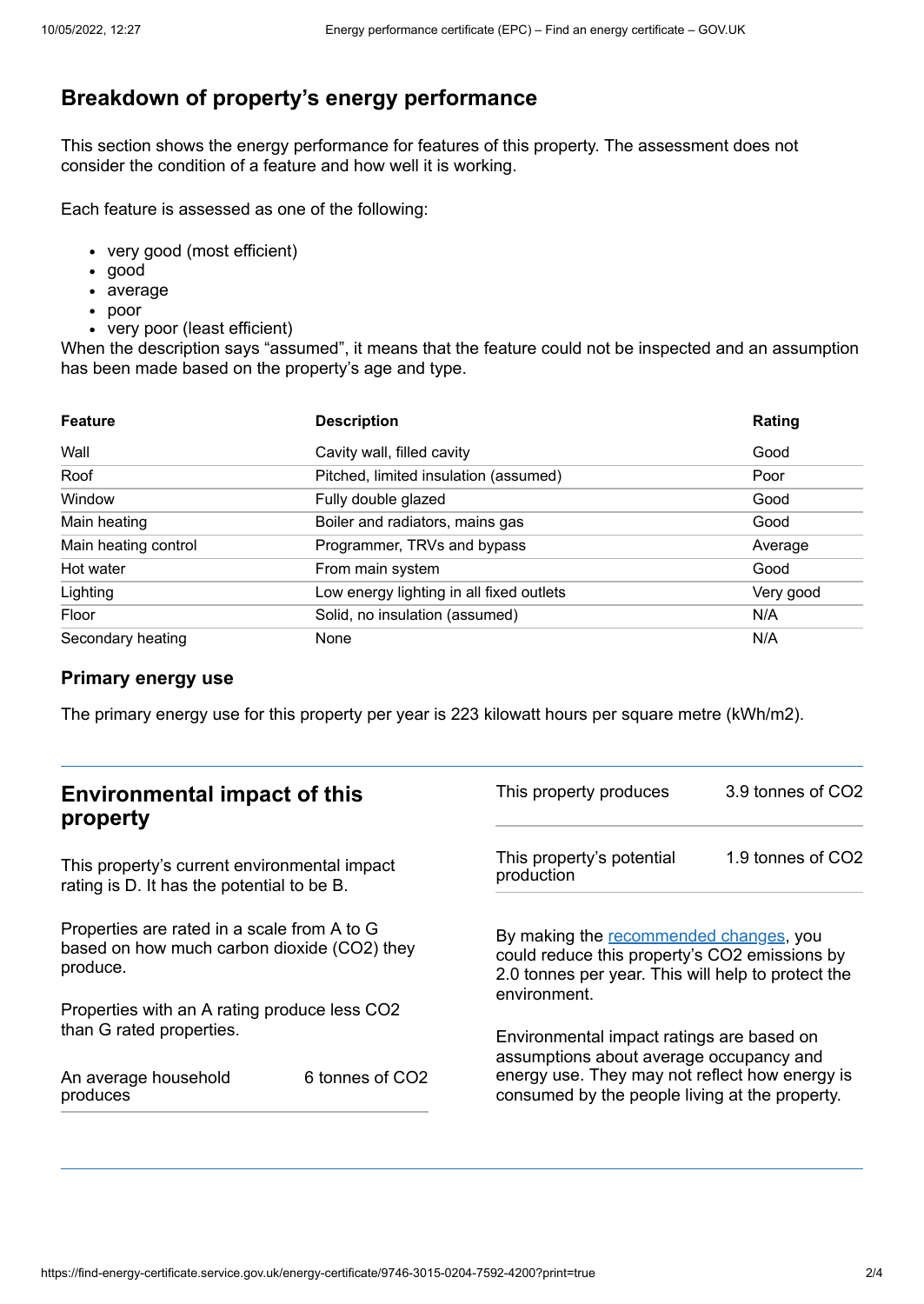# <span id="page-2-0"></span>**Improve this property's energy performance**

By following our step by step recommendations you could reduce this property's energy use and potentially save money.

Carrying out these changes in order will improve the property's energy rating and score from D (68) to B (84).

| <b>Step</b>                                | <b>Typical installation cost</b> | <b>Typical yearly saving</b> |
|--------------------------------------------|----------------------------------|------------------------------|
| 1. Flat roof or sloping ceiling insulation | £850 - £1,500                    | £60                          |
| 2. Floor insulation (solid floor)          | £4,000 - £6,000                  | £58                          |
| 3. Heating controls (room thermostat)      | £350 - £450                      | £29                          |
| 4. Solar water heating                     | £4,000 - £6,000                  | £30                          |
| 5. Solar photovoltaic panels               | £3,500 - £5,500                  | £334                         |

#### **Paying for energy improvements**

Find energy grants and ways to save energy in your home. [\(https://www.gov.uk/improve-energy-efficiency\)](https://www.gov.uk/improve-energy-efficiency)

## **Estimated energy use and potential savings**

| Estimated yearly energy<br>cost for this property | £809 |
|---------------------------------------------------|------|
| Potential saving                                  | £177 |

The estimated cost shows how much the average household would spend in this property for heating, lighting and hot water. It is not based on how energy is used by the people living at the property.

The potential saving shows how much money you could save if you complete each [recommended](#page-2-0) step in order.

For advice on how to reduce your energy bills visit Simple [Energy](https://www.simpleenergyadvice.org.uk/) Advice

[\(https://www.simpleenergyadvice.org.uk/\)](https://www.simpleenergyadvice.org.uk/).

### **Heating use in this property**

Heating a property usually makes up the majority of energy costs.

Estimated energy used to heat this property

| Type of heating      | <b>Estimated energy used</b> |
|----------------------|------------------------------|
| <b>Space heating</b> | 10779 kWh per year           |
| <b>Water heating</b> | 2229 kWh per year            |

#### **Potential energy savings by installing insulation**

The assessor did not find any opportunities to save energy by installing insulation in this property.